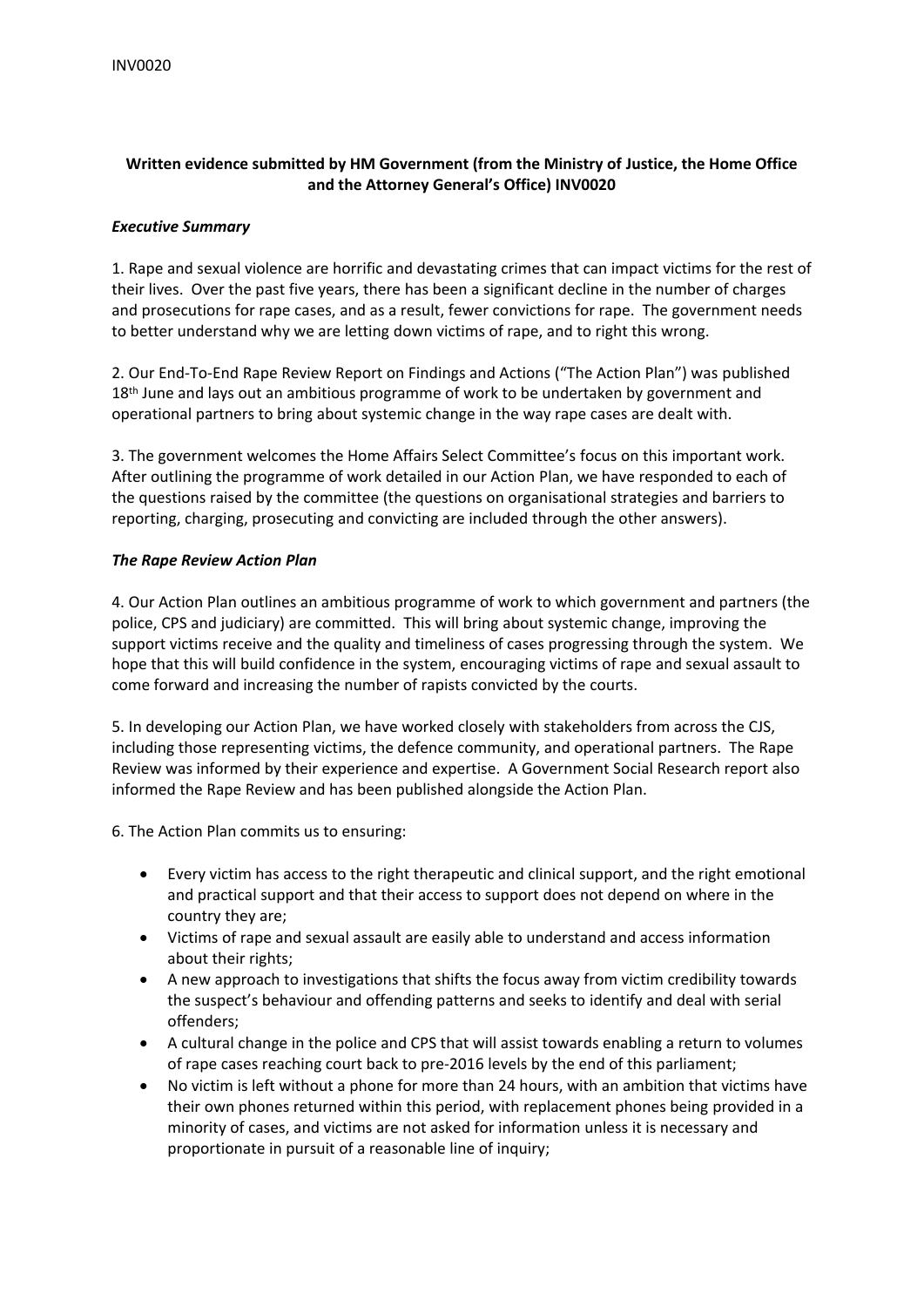- Victims receive clear, prompt communication and engagement throughout the process and special measures are available that meet their needs;
- Only evidence about the victim that is pertinent to the case is deployed at court and a victim's credibility is not undermined by pre-conceptions or rape myths.

7. As part of the framework we are putting in place to hold each part of the system to account for its part in driving improvements, the Minister of State for Crime and Policing will lead a monthly taskforce of key CJS leaders to ensure effective collaboration between agencies to implement the review's actions and drive up performance. This will be supported by leadership at the highest level: the Lord Chancellor, the Home Secretary, the Attorney General, and the Prime Minister will all be closely involved. We will publish six-monthly performance scorecard to demonstrate how we are delivering against are ambitions and progress on the action plan, which will also include key metrics of timeliness, quality and victim engagement.

8. Our Action Plan builds on work already underway including through the police-CPS Joint National Action Plan, CPS' RASSO 2025 strategy, and the Joint National Disclosure Improvement Plan. These strategies are strong foundations that will continue alongside the work that has been outlined in the Action Plan. The Action Plan is a part of wider measures, introduced by the government, including the Domestic Abuse Act, the Police, Crime, Sentencing and Courts Bill, the Tackling Child Sexual Abuse Strategy, and Violence Against Women and Girls Strategy we will be publishing later this year.

9. Should the actions in the plan, accompanied by stronger accountability, transparency and leadership, not be enough to improve the outcomes outlined in this Review, then further proposals including reform of the way in which the respective independent operational partners are held to account for delivery of operational improvements will be considered.

#### *Whether victims have access to justice, whether witnesses are sufficiently supported*

10. It is estimated that fewer than one in six of those who are victims of rape and sexual assault will report to the police.<sup>1</sup> There are many reasons for this; confidence that they will be supported, and the criminal justice system itself, are critical influencing factors. Reporting of rape and sexual assault has risen since 2015, whilst it is estimated that the prevalence of these crimes has remained stable. However, a much greater proportion of victims who report rape and sexual assault now choose to withdraw from the criminal justice process, with most doing so before a charging decision is made.<sup>2</sup> Evidence shows that access to early and continuing support is essential in enabling victims to engage, and to remain engaged, in the criminal justice system.

11. This government is investing record amounts in support services for rape victims, including increasing the National Rape Support Fund and ringfenced funding to Police and Crime Commissioners. We have boosted funding for rape and domestic abuse services for 2021/22 by £176 million. This includes a new £27 million national fund to expand the recruitment of Independent Sexual Violence Advisors (ISVAs) and Independent Domestic Violence Advisors (IDVAs)

<sup>1</sup> ONS, March 2021, Nature of sexual assault by rape or penetration, England and Wales: year ending March 2020. Rape and sexual offences are commonly under reported by victims, with many victims choosing not to disclose the offence to the Crime Survey England and Wales (CSEW), police or other individuals or organisations.

<sup>2</sup> Home Office, 2020, Police recorded crime and outcomes open data tables, Accessed 29.04.21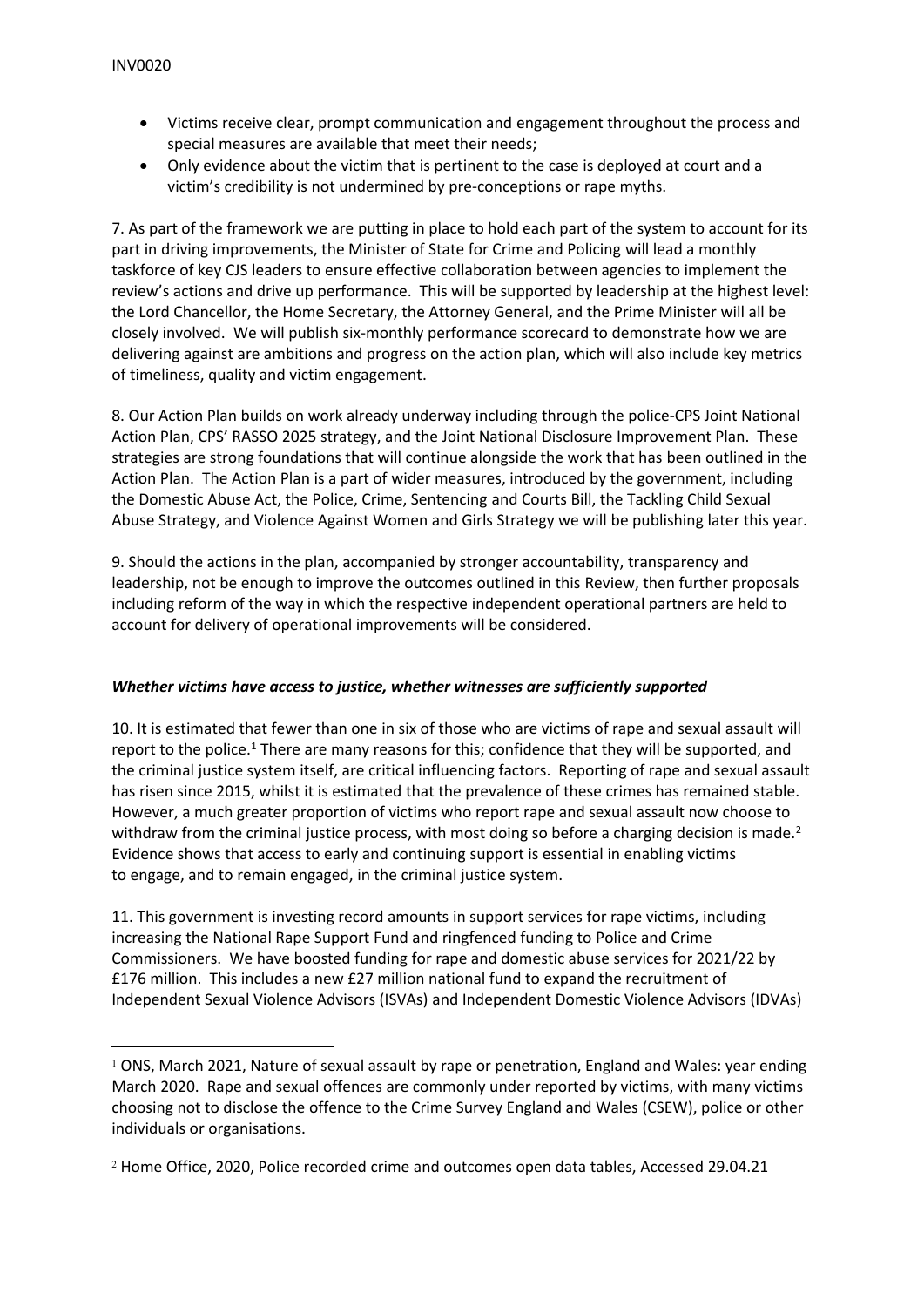and a new statutory duty on local authorities to ensure victims can access support in safe accommodation.

12. The provision of support is inconsistent, often is not tailored to meet a victim's needs, and demand is high. The Rape Review Action Plan sets out a series of measures we will be taking to ensure all victims of sexual violence can access the right therapeutic and clinical support, and the right emotional and practical support, regardless of where they are in the country. This includes consulting on the provision of community-based support for victims of sexual violence and a statutory underpinning for ISVAs in the forthcoming Victims' Bill consultation.

13. Furthermore, a new Victims' Code came into force on 1<sup>st</sup> April 2021, providing a comprehensive framework to ensure victims receive their rights. We will go further to ensure victims of rape and sexual assault are easily able to understand and access information about their rights. We will use the forthcoming Victims' Bill consultation to explore how to ensure criminal justice agencies are delivering victims' rights, including those in the Victims' Code, and will seek to guarantee these rights and hold agencies to account for delivering them.

### *Whether there are sufficient safeguards for those who are accused of rape and sexual offences to ensure that they receive a fair trial*

14. The right to a fair trial is fundamental to our justice system: every suspect and defendant should be treated fairly and continue to have confidence in the justice system.

15. It is the primary responsibility of the police to investigate allegations of rape and in doing so explore all reasonable lines of enquiry, whether they point towards or away from a suspect. They then provide the required evidence to the Crown Prosecution Service (CPS) who will make decisions whether to authorise the police to charge, based on the full code test. None of the actions we are implementing in the rape review will alter these fundamental roles, rather they will ensure that the police and CPS have the capability to carry out their responsibilities effectively. Our work on disclosure will ensure that investigations gather all necessary and pertinent evidence.

16. The cornerstone of our justice system is the independent judiciary, who are responsible for ensuring a fair trial, which includes listing cases (i.e. deciding in what order they should appear at court and the timings of different stages of a court case); the running of a trial (including deciding what evidence is admissible or not) and directing the jury in their decision making. It is for the jury to decide on the guilt of a defendant. The process of appearing in court can feel intrusive and be retraumatising for victims; in asking the Law Commission to look at the way evidence about the victim is used at trial, we are seeking to ensure that only information relevant to the case is heard at court, while maintaining the defendant's right to a fair trial.

# *17. The role of the police, Crown Prosecution Service (CPS) and the courts in reporting, prosecuting and convicting in cases of rape and sexual assault, including the advice and guidance that is used to train, educate and support those involved in the disclosure, charging and prosecution of rape*

18. While the figures for prosecuting rape cases have always been worryingly low, we have seen a sharp decrease since 2016/17. Reporting of rape has increased in recent years from 24,093 adult rapes recorded by the police in 2015/16 to 43,187 in 2019/20.<sup>3</sup> However, only 3% of adult rape offences assigned a police outcome in 2019/20 were given an outcome of charged/summonsed. Our research found that the reasons for the decline in cases reaching court are complex and wide-

<sup>&</sup>lt;sup>3</sup> Office for National Statistics, 2021, Sexual offences prevalence and trends, England and Wales: year ending March 2020.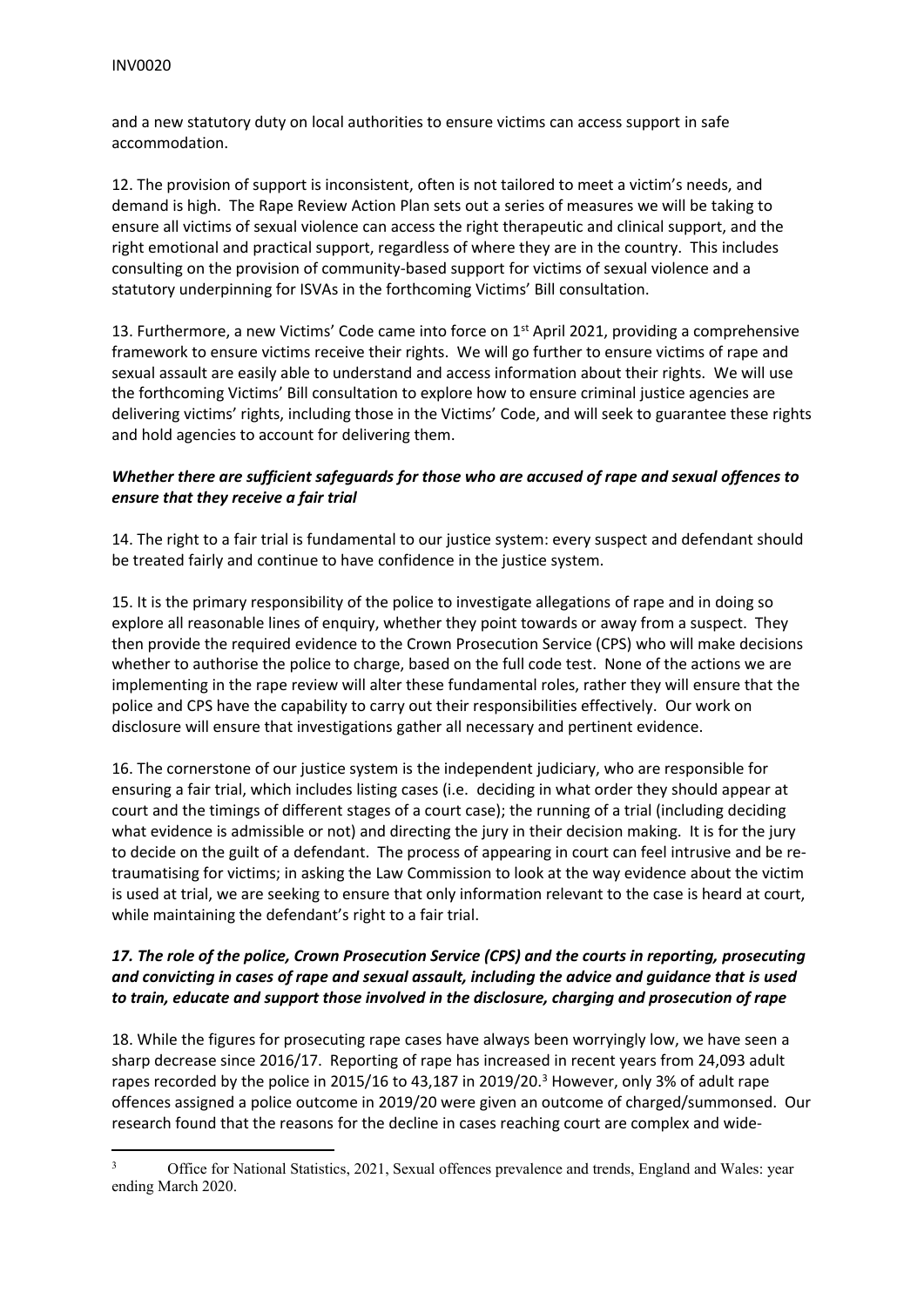ranging, including an increase in personal digital data being requested, delays in investigative processes, strained relationships between different parts of the criminal justice system, a lack of specialist resources and inconsistent support to victims.

19. A strong relationship between the police and CPS is critical to the progression of rape and sexual assault cases. The growth of digital evidence, reduced resources and associated increase in workload have put pressure on both agencies, effecting victims' experiences of the process, and public confidence in the criminal justice system. Recognising that change is needed, the police and CPS have taken proactive action via the Joint National Action Plan (JNAP) for rape, published in January of this year. This is being overseen by police-CPS Joint Operational Improvement Board led by AC Nick Ephgrave and the Director for Public Prosecutions. Key activity includes:

- reviewing the 'administratively finalised' terminology and process to significantly reduce the number of cases allocated this outcome;
- improving the early advice process through a shared national standard between the police and CPS to improve case file quality;
- reviewing police and CPS decision-making in those police force and CPS areas that have seen the sharpest rises in the conviction after contest rate;
- promoting closer joint working during the pre-charge stage by identifying best practice models; and
- developing and delivering joint learning and development in key areas including the impact of trauma, decision-making, the offender-centric approach, reasonable lines of enquiry, and the changing nature of sexual behaviours and encounters.

20. Over £200,000 has already been awarded to Avon and Somerset Police to deliver this work as part of Project Bluestone. The pathfinder programme 'Operation Soteria' builds on this to drive systematic and sustainable transformation in how the police and CPS handle investigations into rape and sexual offences.

21. Capability and capacity in rape investigation and prosecution will also be improved through learning and development. The National Police Chiefs' Council will work with partners to review and enhance training for officers, encourage and monitor its uptake and develop joint police-CPS learning and development. Both agencies will build on this and ensure that training materials and guidance on the effect of trauma on victims are in place. The CPS has also updated its rape legal guidance, including with new content on tackling rape myths and stereotypes and on reasonable lines of enquiry and the disclosure process in rape cases, particularly with relation to digital material. Specialist RASSO prosecutors will also receive training on this updated guidance.

22. In July 2020, the CPS launched RASSO 2025, a five-year strategy outlining a programme of work to help reduce the disparity between the number of rape cases reported and the number of rape cases convicted. As part of this work, the CPS has consulted on revised rape legal guidance for prosecutors, including on challenging rape myths and stereotypes and addressing same-sex sexual violence.

23. When cases reach court they face additional hurdles. Delays in the system mean many victims feel that their chance to recover is put on hold while their case goes through the justice system. Fear of testifying in front of a court, the toll on mental health, and feeling disbelieved or judged also weighed on many victims. These experiences cause a large proportion of victims to disengage all together before justice can be done.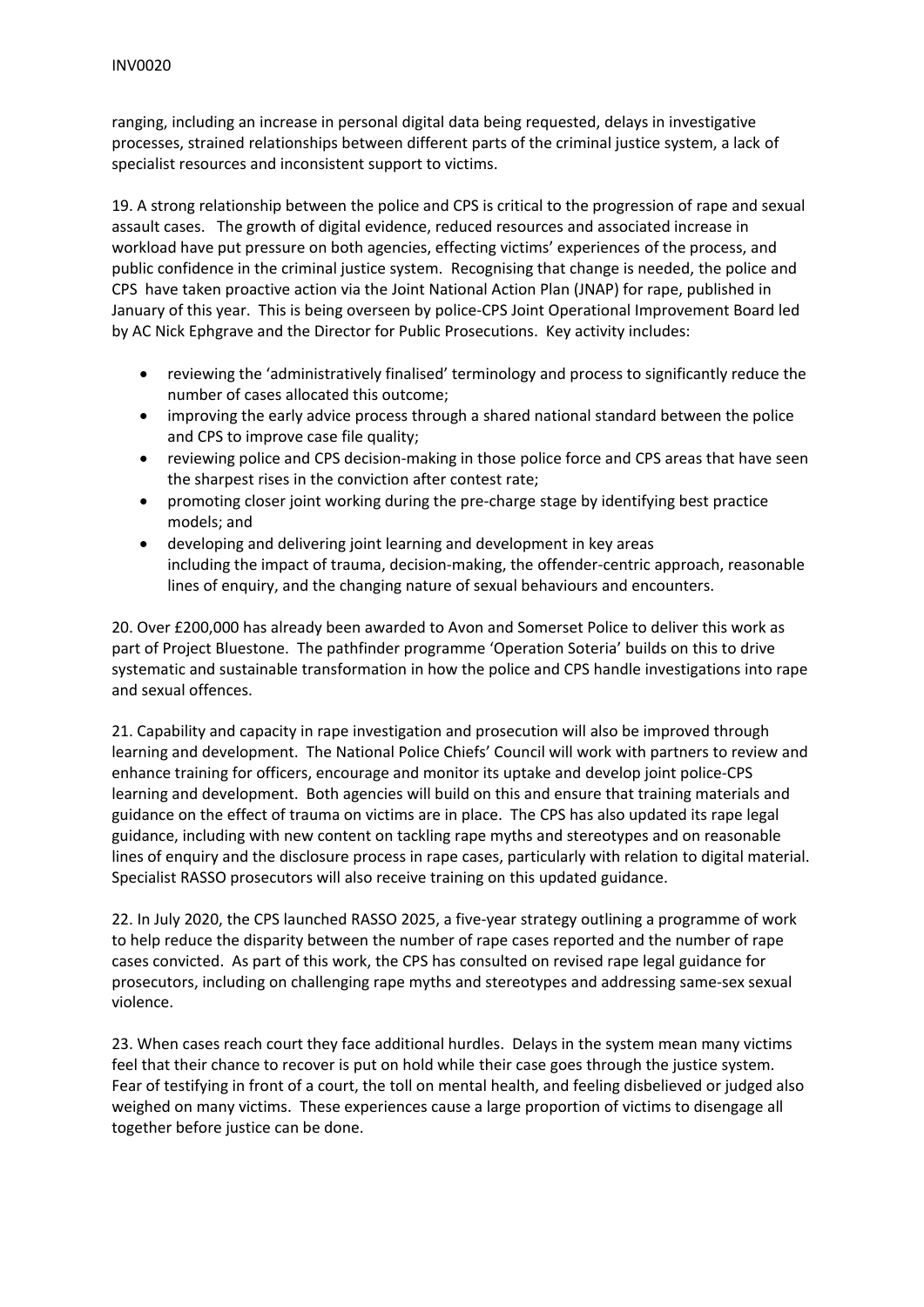24. The Action Plan sets out what we will do to improve the court experience for victims and increase the speed that cases make it to and through court, including the development of a RASSO Best Practice Framework for the courts which will take a multi-agency approach to understanding what best practice is occurring and seek to replicate this across the country. Our wider work on court recovery will support this: over the past year, we have spent over £250 million to increase capacity and make courts Covid-secure. In the Action Plan, we detail the work we will do to develop a multi-agency best practice framework that will increase the quality of support victims receive before, and at, court.

25. We also recognise the importance that Section 28 has for some witnesses to allow vulnerable victims to pre-record their evidence, avoiding the trauma of giving their evidence at trial. We have already rolled out Section 28 for vulnerable victims in all Crown Courts, and are currently piloting this measure for intimidated witnesses in three Crown Courts and will be extending this pilot to a further three Courts. Subject to evaluation, we will work closely with the judiciary to commence full roll out to all Crown Courts for this cohort, and will consider whether any further legislative change is needed. We also plan to test the use of Section 28 for vulnerable victims and witnesses in the Youth Court.

26. To address concerns about the impact of rape myths and the use of evidence more broadly in rape cases, we have asked the Law Commission to examine law, guidance and practice relating to the use of evidence in prosecutions of serious sexual offences, which is likely to consider the impact of rape myths on juries – in addition to the guidance that is currently in place for judges and the CPS.

# *27. Challenges around disclosure and whether the current disclosure arrangements affect the reporting, investigation, prosecution and sentencing of rape cases*

28. The invasive nature of disclosure has long been an issue for victims, and we heard that the possibility of handing over personal and sensitive data is one of the principal reasons victims withdraw from the process. Rape Review research reported an increase in requests for digital and third-party material, making an already distressing process feel more intrusive. In addition, victims are often left without their mobile phones for long periods, depriving them of an important support mechanism at a time of great vulnerability.

29. Digital and third-party material may provide vital evidence to support an investigation and prosecution and may need to be disclosed to the defence to facilitate a fair trial. However, requests for personal information must be proportionate and made in accordance with reasonable lines of inquiry. Rape review research has found differences in the police and CPS's understanding of requirements and investigative thresholds that need to be met for this material to be deemed necessary.

30. The approach to gathering victims' personal information for the purposes of an investigation can be improved and the rape review outlines a range of measures being undertaken to ensure this. It is our ambition that victims will not be left without a phone for more than 24 hours, with an ambition that victims have their own phones returned within this period, with replacement phones being provided in a minority of cases, and victims are not asked for information unless it is necessary and proportionate in pursuit of a reasonable line of inquiry.

31. We will do this by increasing police capacity to examine digital devices such as smartphones. We are also working with the mobile phone industry to support police efforts to 'swap out' phones to ensure that victims are not left without that vital support mechanism.